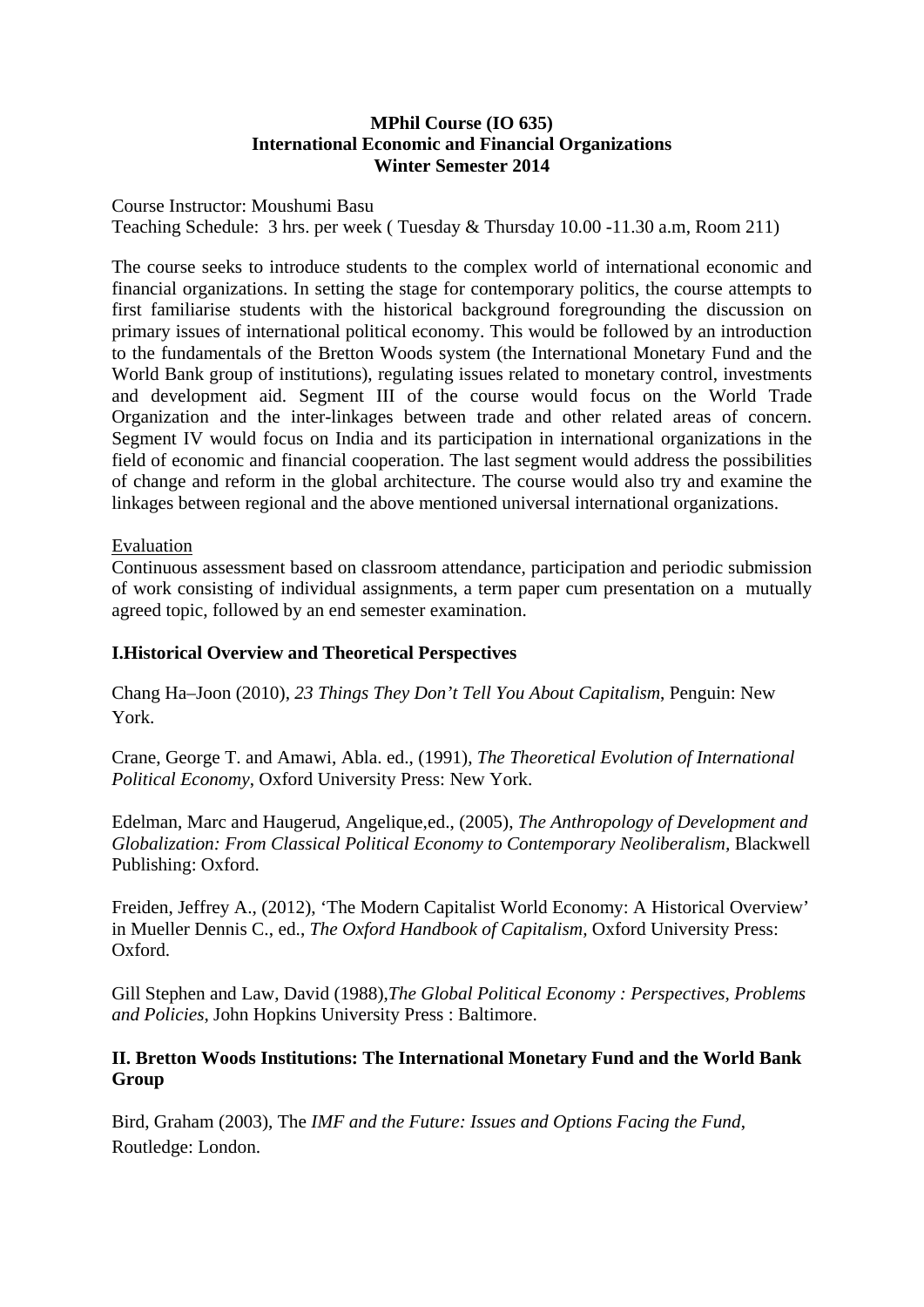Caufield, Catherine (1996), *Masters of Illusion: The World Bank and the Poverty of Nations,*  Pan Books: London.

George, Susan and Sabelli, Fabrizio (1994) *Faith and Credit : The World Bank's Secular Empire,* Penguin: London.

Ferguson, Tyrone,(1988), *The Third World and Decision Making in the International Monetary Fund : The Quest for Full and Effective Participation,* Pinter: London.

James, Harold (1998), 'From Grandmotherliness to Governance: The Evolution of IMF Conditionality', *Finance and Development*, 35 (4), pp.44-47.

Kapur, Devesh, Lewis, John and Webb, Richard (1997) *The World Bank : Its First Half Century,* Brookings Institution: Washington DC.

Kraske J. et al., (1996) *Bankers with a Mission: The Presidents of the World Bank, 1946-91,* Oxford University Press for the World Bank: New York.

Mason, Edward S, and Asher Robert E., (1973) *The World Bank Since Bretton Woods,* The Brookings Institution: Washington DC.

Mosley, Paul, Harrigan, Jane and Toye, John (1991) *Aid and Power: The World Bank and Policy-Based Lending*, Routledge: London.

Ritzen, J.M.M. (2005), *A Chance for the World Bank*, Anthem Press: London.

Vreeland, James Raymond, (2007)*,The International Monetary Fund : Politics of Conditional Lending*, Routledge : London.

Woods, Ngaire (2007), *The Globalizers: The IMF, the World Bank and their Borrowers*, India Research Press: New Delhi.

# **III. The World Trade Organization**

Chimni, B. S (2006), 'The World Trade Organization, Democracy and Development: A View from the South', *Journal of World Trade,* 40 (1), pp.5-36.

Hoekman, Bernard M. and Kostecki, Michel M. (2010), *The Political Economy of the World Trading System : The WTO and Beyond*, 3<sup>rd</sup> edn., Oxford University Press: New York.

Jackson, John Howard (1997), *The World Trading System: Law and Policy of International Economic Relations*, 2nd edn., MIT Press: Massachusetts.

Jawara, Fatoumata and Kwa, Aileen,(2004), *Behind the Scenes at the WTO: The Real World of International Trade Negotiations*, Zed : London.

Krueger, Anne O. ed., (1998), *The WTO as an International Organization,* University of Chicago Press: Chicago.